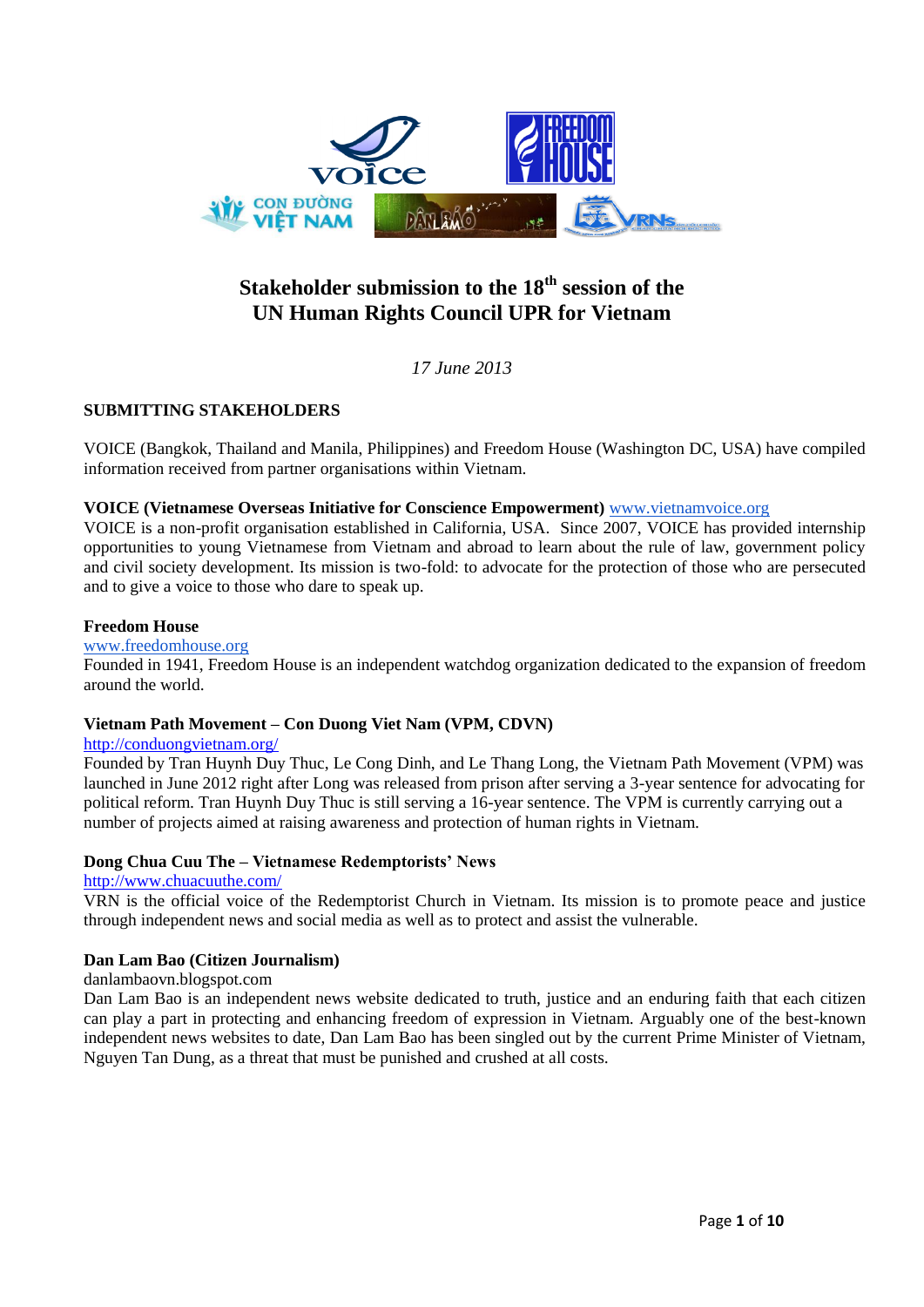## **Index**

- 1-2: **Introduction**
- 3-8: **Freedom of Religion**
- 9-16: **Right to Fair Trial & Public Hearing**
- 17-21: **Arbitrary Detention**
- 22-24: **Police Brutality, Torture and other Other Cruel, Inhuman, or Degrading Treatment or Punishment**
- 25-32: **Civil Society and Freedom of Association**
- 33-36: **Freedom of Assembly**
- 37-39: **Freedom of Movement**
- 40: **Forced Evictions and the Right to Housing, Home, and to Own Property**
- 41-56: **Control of the Media and Freedom of Expression**
- 57-62: **Recommendations**

#### **Introduction**

- 1. Freedom House and VOICE, in conjunction with the Vietnam Path Movement, Vietnam Redemptorists' News, and Dan Lam Bao, submit this report to the Office of the High Commissioner for Human Rights (OHCHR) to be considered for inclusion in the summary of stakeholder submissions for the Universal Periodic Review of **Vietnam,** scheduled to take place in January/February 2014 during the 18<sup>th</sup> Session.
- 2. Despite acknowledged progress in economic development in recent years, human rights and fundamental freedoms remain under serious threat in Vietnam. Freedom of association, assembly, expression, and religion are severely curtailed by the State. Activists or citizens who dare to speak out against rights violations, government corruption, and a myriad other topics deemed politically sensitive face harsh treatment at the hands of the government, including surveillance, harassment, physical violence, and lengthy prison sentences. Despite having accepted 93 recommendations, many of which directly addressed lack of fundamental freedoms in the country, during its 2009 UPR process, Vietnam has been slow or completely resistant to implementing many of these recommendations, with notable declines in some areas, including Internet freedom and due process protections. This submission will highlight ongoing human rights concerns and exemplary cases of rights violations, with the aim of informing discussions and recommendations about Vietnam's current human rights practices. During the 2014 UPR process, UNHRC members should continue to press Vietnam to bring both its laws and practices into line with international human rights norms.

## **Freedom of Religion**

3. The *Constitution* of Vietnam stipulates that "Citizens have the right to freedom of belief and religion, and may practice or not practice any religion" (Article 70). Given this protection, as well as the signature and ratification of the ICCPR, Vietnam appears to have a complete legal framework to guarantee freedom of religion for its citizens. In addition, in its 2009 UPR Vietnam accepted a number of recommendations aimed at improving religious freedom in the country (recommendations 44, 50, and 53 from Argentina, Lebanon, and Cambodia, respectively); however, numerous State-imposed barriers remain on the free practice of religion, including, inter alia, restriction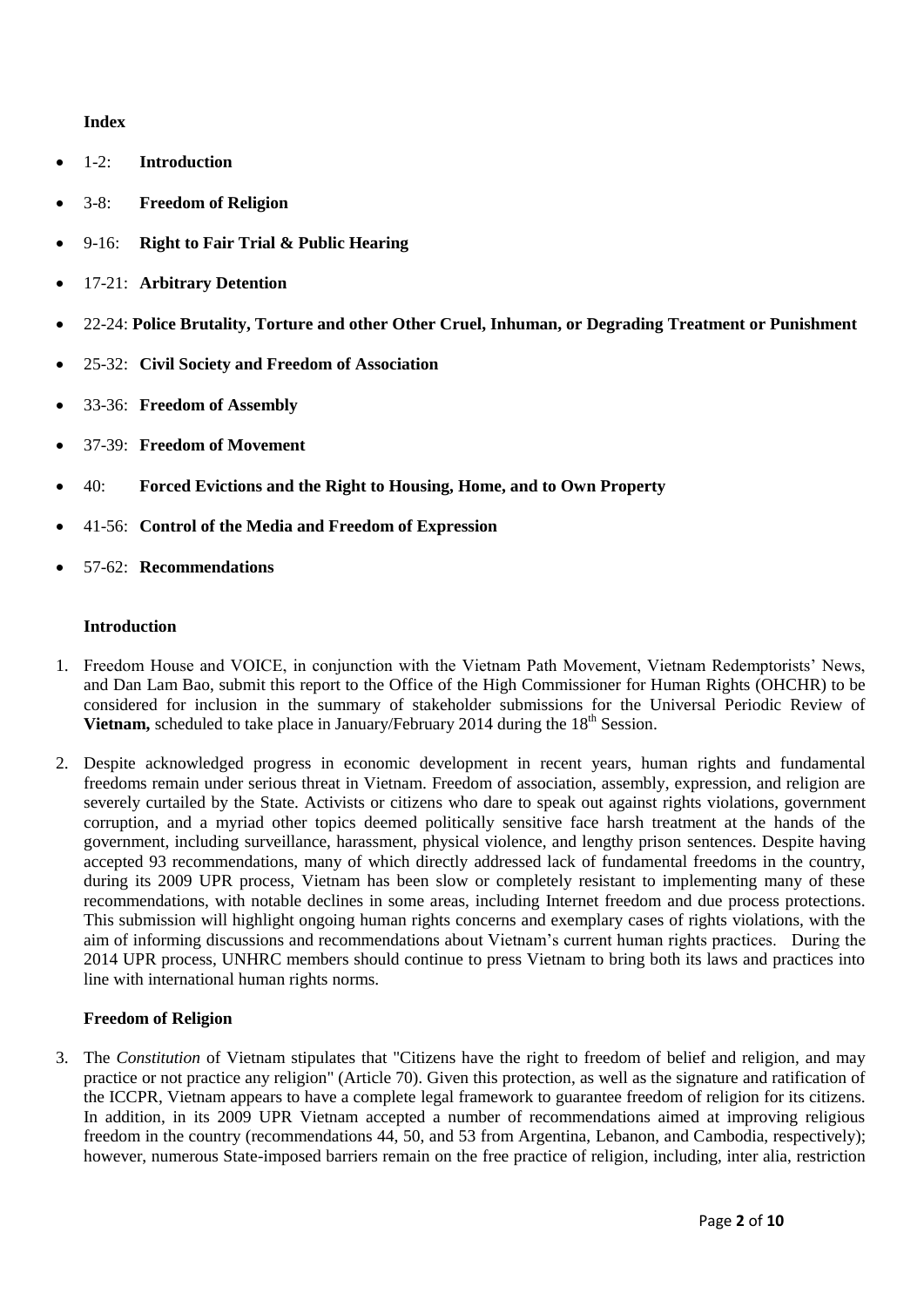on registration, intervention in religious organizations' internal affairs, State approval of appointments for church leadership, and restrictions on proselytizing.

4. Although the *Constitution* provides that "all religions are equal before the law", numerous regulations and laws contain provisions that contradict that ideal. For example, *Decree 92*, issued in 2012, providing further guidance on the *Ordinance on Religion and Belief (Ordinance 2004)*, contains stipulations related to organization naming and requires religious organizations to have been in operation for at least twenty consecutive years to receive State recognition. These regulations have been used by authority agencies to deny registration of some religious organizations, including the United Buddhist Church of Vietnam (UBCV), the Evangelical Church Mennonite, and the Hoa Hao Central Buddhist Church.

## 5. *Intervention in the activities of religious organizations*

Current laws authorize government interference in the internal affairs of religious organizations. *Ordinance 2004* stipulates that the conferences or congresses of religious organizations must be approved by local and central authorities. This requirement creates difficulties when religious organizations want or need to meet for discussions or commemorations. For example, in March 2012 authorities prevented unauthorized Hoa Hao Buddhist organizations from marking the anniversary of the death of Hoa Hao founder Huynh Phu So.

- 6. *Ordinance 2004* allows for State restrictions on ordinations and appointments. It stipulates that those who are ordained must meet ambiguous and highly subjective criteria, such as "having good moral virtues" and "having the spirit of solidarity and ethnic harmony." In addition, when a "foreign element" is involved, religious organizations must reach an agreement with the State regarding appointments. For example, the Pope must discuss and receive State approval for appointments of Catholic bishops. The Government of Vietnam has the discretionary power to reject appointment, as demonstrated by the case of Father Nicolas Huynh Van Nghi, who was appointed bishop of Saigon by the Vatican but was later rejected by the government.
- 7. *Ordinance 2004* restricts proselytizing, requiring religious dignitaries to obtain permission from local authorities before evangelizing or performing religious rituals outside of their home place of worship.

#### 8. *Restrictions on free movement of religious dignitaries*

The Government of Vietnam has blocked travel by religious dignitaries, including Reverend Fr. Vincent Pham Trung Thanh, the Provincial Superior of the Redemptorist Province of Vietnam, who was banned on July 10, 2011 from attending a religious forum in Singapore and Father Joshep Dinh Huu Thoai, Provincial Secretary of the Redemptorist Church who was blocked from exiting to Cambodia in July 2011. On September 16, 2012, Father Anthony Le Ngoc Thanh was held in police custody in Bac Lieu province to prevent his attendance at a commemoration for Ms. Dang Thi Kim Lien, who self-immolated on July 30, 2012 to protest the arrest of her daughter, blogger Ta Phong Tan.

## **Right to Fair Trial and Public Hearing**

- 9. In its 2009 UPR, Vietnam agreed to comply with the *ICCPR*, particularly Article 14, by taking necessary steps to ensure fair trials (recommendation 42, Argentina). However, defendants on trial for offenses related to their political or human rights work continue to experience significant violations of their right to due process.
- 10. Vietnam's *Criminal Procedure Code* stipulates that the burden of proof rests with prosecuting bodies. The accused or defendant has the right to remain silent and is guaranteed a means of defence and fair trial under the law. In reality however, these rights are afforded little respect by the authorities. This has been especially true for defendants charged with offences related to challenging or 'harming' the Communist Party or the State.
- 11. Political activists facing trial experience difficulty gaining access to legal representation as the authorities harass and threaten lawyers who accept such cases, implement bureaucratic delays, and/or reject requests for defence counsel. The cases highlighted below are prime examples of this phenomenon.
- 12. On January 20, 2010, Le Cong Dinh (Lawyer), Tran Huynh Duy Thuc (Activist), Le Thang Long (Activist) and Nguyen Tien Trung (Engineer) were tried for "activities aimed at overthrowing the state" before the Ho Chi Minh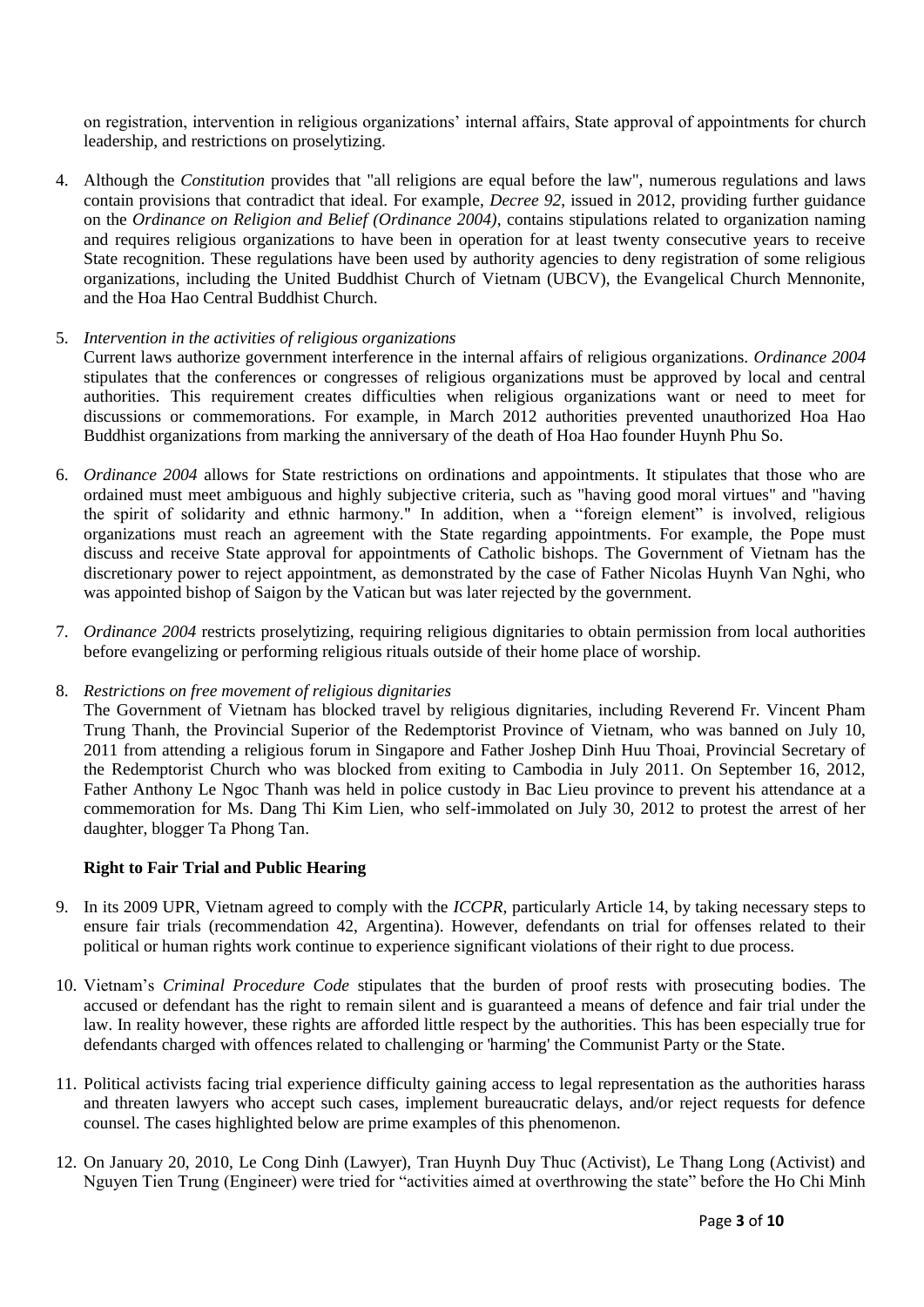City People's Court. The defendants' motion for the refusal of a Communist Party of Vietnam (CPV)-controlled bench of judges was dismissed. It took the judges merely 15 minutes to deliberate, with the verdict announced within 45 minutes. The defendants were denied the opportunity to cross-examine witnesses or analyze the evidence against them.

- 13. On April 4, 2011 the Hanoi People's Court convicted Cu Huy Ha Vu (Legal Scholar) of "spreading anti-state propaganda" in less than six hours. The defense team was denied access to documents on which the prosecution's case was based, while a defense lawyer was dismissed. The remaining lawyers persisted in trying to obtain the documents, only to walk out in protest when their efforts failed.
- 14. Phan Ngoc Tuan (Labour Rights Activist) was sentenced to five years in prison for "spreading anti-state propaganda" by Ninh Thuan Province People's Court. He was tried on June 6, 2012 and August 29, 2012, and had no legal representation nor was he allowed to speak in defense at either trial date. His request for a defense counsel was rejected during the interrogation phase.
- 15. On December 27, 2013, Le Quoc Quan (Lawyer) was arrested on charges of 'tax evasion'. During the investigation, he was not granted a lawyer of his choice and his legal team was not able to gain access to case documents. Le Quoc Quan was required to wear a prisoner's uniform when meeting with his lawyers, even though he had not yet been convicted. To date, his family has been denied visitation rights.

## 16. *Closed trials*

Although public trials are required under Article 18 of Vietnam's *Criminal Procedure Code*, most hearings for political cases are closed to the general public. To provide a façade of "legitimacy" in these trials, select individuals and agents who belong to state-owned media are placed inside the courtrooms by local authorities. In the case of Cu Huy Ha Vu, a few foreign diplomats and journalists were allowed to watch the proceedings via closed-circuit television. In the case of Le Cong Dinh, Tran Huynh Duy Thuc, Le Thang Long, and Nguyen Tien Trung, the defendants' relatives were banned from the trial and dozens of policemen monitored the courthouse. There was similar staging during the hearings for:

- Nguyen Van Hai (Blogger Dieu Cay), Ta Phong Tan (Blogger), Phan Thanh Hai (Blogger Anh Ba Saigon) on September 24 and December 28, 2012;
- Vo Minh Tri (Musician Viet Khang) and Tran Vu Anh Binh (Musician) on October 30, 2012;
- 14 Catholic Activists on January 8-9, 2013.

# **Arbitrary detention<sup>1</sup>**

1

- 17. Vietnam's judiciary is not independent from its legislative and executive branches, as judges and the Chief Justice are members of the CPV. Given the lack of a genuine separation of powers, the state has detained and/or imprisoned dissidents and activists without trial or legal reason, contrary to the rights to liberty and security of the person (*ICCPR* Articles 9 and 10), as demonstrated in the following cases:
- 18. In August and September 2009, Pham Thi Doan Trang (reporter for VietNamNet), Bui Thanh Hieu (Blogger Nguoi Buon Gio), and Nguyen Ngoc Nhu Quynh (Blogger Me Nam) were arrested and detained arbitrarily because of blog posts deemed to be critical of the Government of Vietnam. At the time of the arrest, Nguyen Ngoc Nhu Quynh was caring for her 36 month-old child, which should have exempted her from being arrested under Vietnamese law.
- 19. On April 4, 2011, Le Quoc Quan (Lawyer/Blogger), and Pham Hong Son (Doctor/Democracy Activist) were arrested outside of Hanoi People's Court for simply being present to observe the trial of Cu Huy Ha Vu.
- 20. On November 27, 2011, Bui Thi Minh Hang (Activist) was arrested in front of Ho Chi Minh City's police station for protesting peacefully against unlawful suppression by the government. Her arrest was not announced to her family, and she was then moved to Ha Noi and imprisoned for 5 months in a re-education camp.

<sup>&</sup>lt;sup>1</sup> The Working Group on Arbitrary Detention has found consistent breaches of this principle from 1992 to 2012.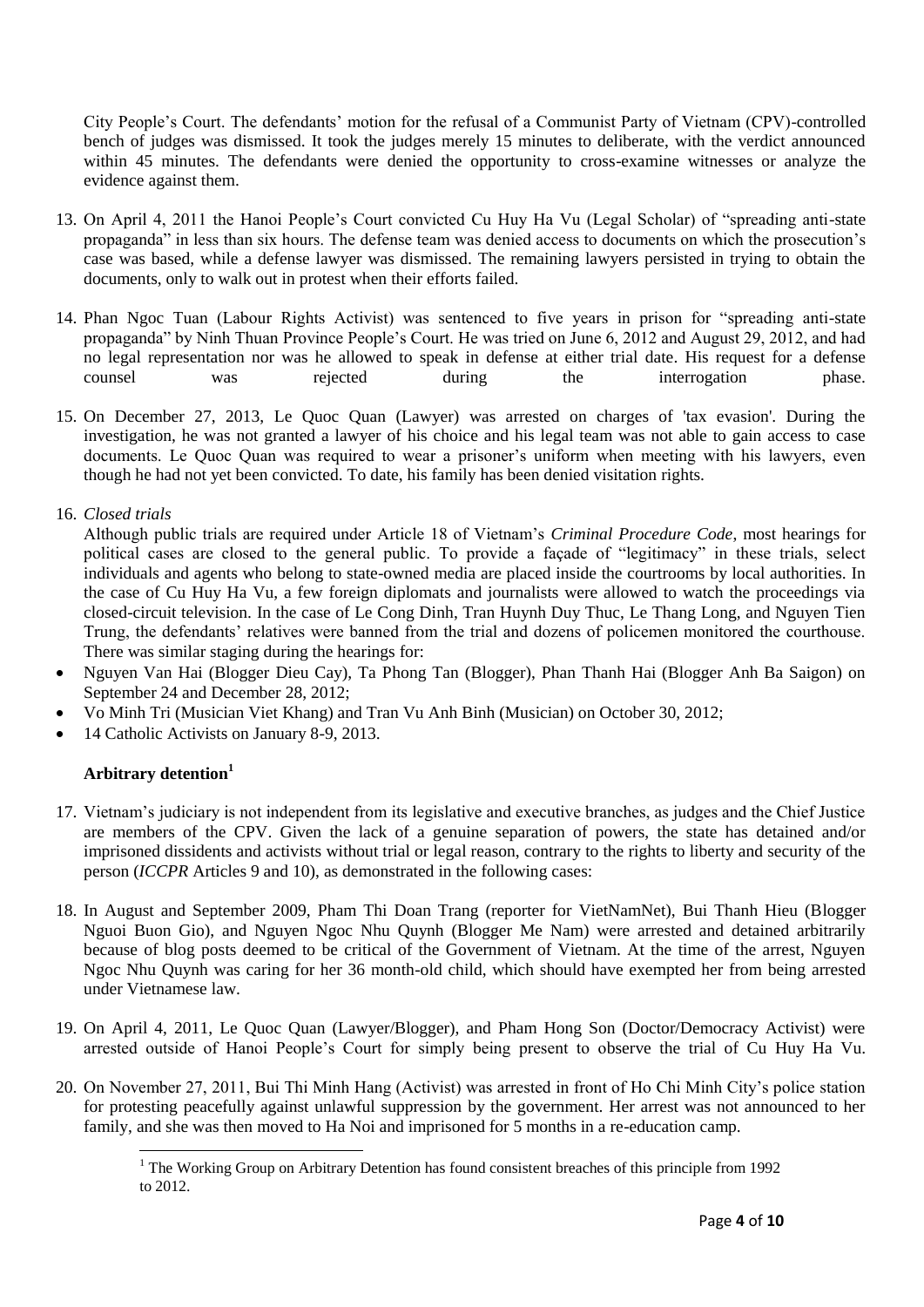21. Under Article 120 of Vietnam's *Criminal Procedure Code*, pre-trial detention is limited to four months for very serious offenses, and may be extended no more than three times (four months per time), for a total of 16 months of detention. However, extensions are routinely applied to "national security" cases on vague grounds, which are often not based on any credible evidence. Bloggers Nguyen Van Hai and Phan Thanh Hai, who were arrested for writing about government corruption and human rights violations, were imprisoned for 23 months prior to their conviction on September 24, 2012, which exceeds the longest extension period permitted under Article 120. Vietnam has failed to ensure that all persons deprived of liberty are brought before a judge without delay (recommendation 43, Austria, during the fifth session of the 2009 UPR).

## **Police Brutality, Torture and other Other Cruel, Inhumane, or Degrading Treatment or Punishment**

- 22. It is commonplace for political detainees to be held incommunicado with no access to legal representation in the first four months of detention. Additionally, in order to extract confessions, investigators sometimes resort to torture in the form of physical abuse, isolation, excessively lengthy interrogation sessions, sleep deprivation, and punitive placement of defendants in dark, airless, unsanitary, and solitary cells.
- 23. During the investigation phase, activist Tran Huynh Duy Thuc was held in a cramped cell with minimal exposure to sunlight, with no sanitation facility or water source. In August 2009, before their trial took place, Le Cong Dinh, Tran Huynh Duy Thuc, and Le Thang Long were forced to sign a confession and admit guilt on stateowned television channels.
- 24. In October 2012, 21 year-old Nguyen Phuong Uyen was arrested for "spreading anti-state propaganda." In April 2013, her mother discovered during a prison visit that she had been beaten into a state of concussion, with bruises on her neck, chest, and arms.

## **Civil Society and Freedom of Association**

- 25. Although civil society organizations (CSOs) in Vietnam exist theoretically in the form of MOs (mass organizations), NGOs (non-governmental organizations), and CBOs (community-based organizations), most are actually GONGOs (government-organized NGOs).
- 26. Furthermore, and in a severe curtailment of the rights listed in Article 20 of the UDHR and Article 22 of the ICCPR, the government has issued regulatory documents governing civil society, including the *2007 Grassroots Democracy Decree* on the involvement of people and community-based organizations in policy making, *Decree 30 (2012)* on the activities of charity and social funds, and *Decree 45 (2010)* on the organization and activities of associations. The *Law on Association*, after several legislative terms over the course of 21 years with nearly 20 drafts, has not been adopted and is arguably one of the most "politically sensitive" laws under discussion. The absence of this law means that the ruling Communist Party relies mostly on the existing above regulations to govern civil society organizations.
- 27. The existing regulations, however, are flawed and, moreover, are not enforced in practice. The *Grassroots Democracy Decree*, whose intent is frequently described by the official slogan, "The people know, the people discuss, the people do and the people review," in practice, gives the people the right to know about some regulations and policies within their village, but not the opportunity to discuss them.
- 28. *Decree 45* intervenes in the organization and activities of associations by determining their charter and structure. It stipulates the minimum number of members a group needs to be recognized; for example, 10 for an association at the commune level, and 100 for a national association. Every group must also register a location for its headquarters, which is extremely challenging for small groups in poor financial conditions. Likewise, *Decree 30* sets very high "minimum assets" for charity and social funds to be registered.
- 29. Under the law, citizens wanting to form an organization must also undertake complicated and time-consuming administrative procedures. It is unlikely that an NGO dealing with human rights, state accountability, anticorruption, or other politically sensitive issues would be granted an establishment license. Non-political NGOs,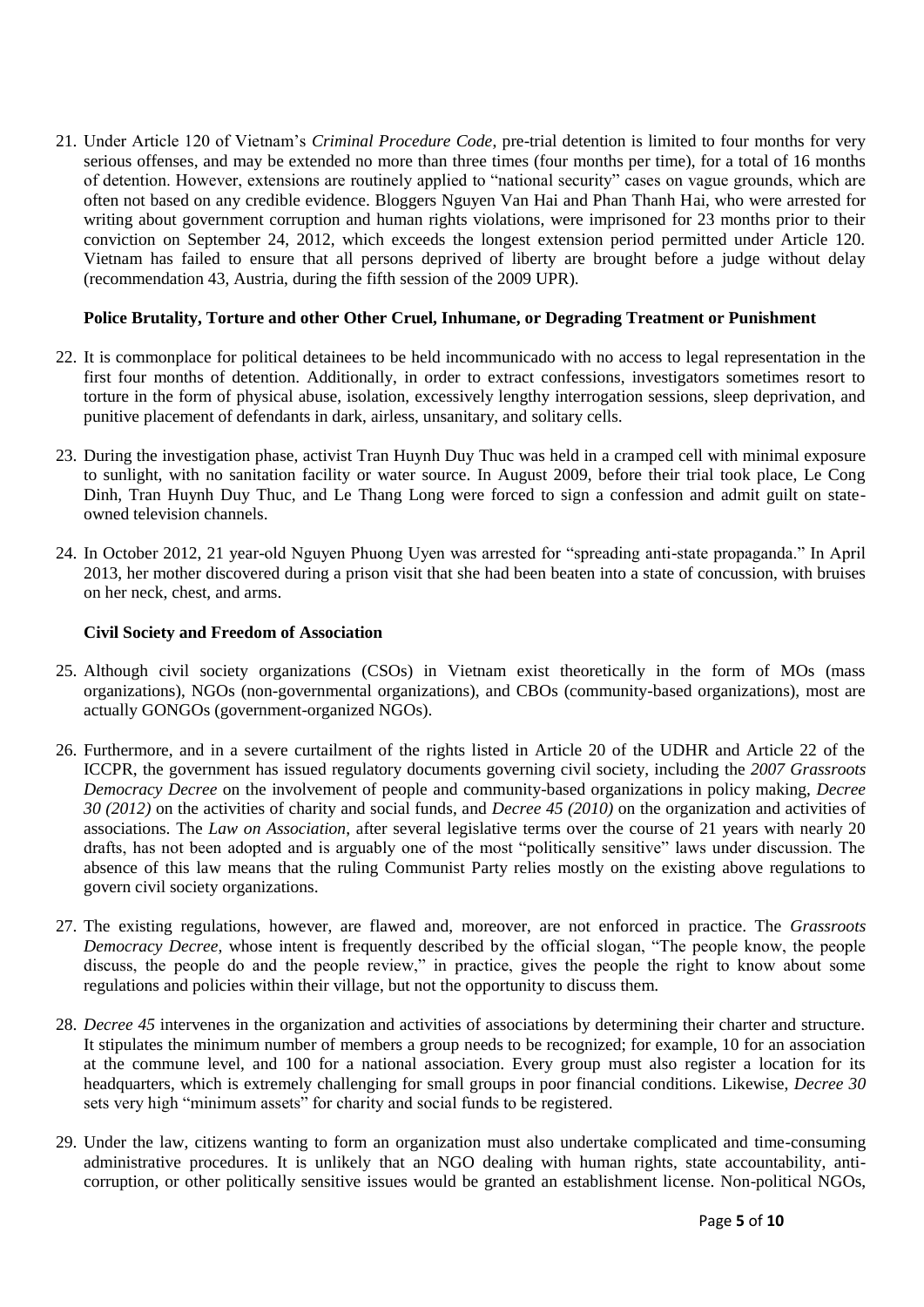for example, the *Vietnam Writers' Association*, may face less complex registration procedures, but must still operate in accordance with CPV-adopted charters, rules and regulations.

- 30. Recently, *"Cơm có thịt"* ("Meals with Protein"), an initiative by a retired journalist to provide food to indigent children in mountainous areas, remained unlicensed after nearly two years of operation. Its founder had no means to seek recourse except by publicly decrying 'foot-dragging' procedures and the delay of relevant authorities in replying to his application.
- 31. In contrast to NGOs and CBOs, there is no law regulating the six major socio-political organizations established by the Party (MOs). Presently there are six major MOs in Vietnam, including the *Ho Chi Minh Communist Youth Union*, the *Vietnam Farmers' Association*, the *Vietnam General Confederation of Labor* (equivalent to a national trade union), the *Vietnamese Fatherland Front*, the *Vietnam Women's Union*, and the *Vietnam Veterans Association*. These MOs are led by communist officials who are appointed by the Party; their permanent staff are civil servants and they are subsidized by the state budget. Their main function, as determined by the *Law on the Issuance of Legal Documents (2008)*, is to coordinate with authorities in law-making and to instruct the policies of the Party and the government. The *Farmers' Association*, for example, has remained outside rampant land conflicts between farmers and land grabbers, except when they are requested by authorities to "disseminate" state policies of development to the would-be land-lost peasants. Recently, the *Communist Youth Union* of the Ho Chi Minh Law University launched a campaign of libel and harassment against three of their students, who had previously made an online declaration in support of a land-lost farmer.
- 32. In brief, MOs' act to defend the CPV and State's interests rather than those of their members. Any other organization working for the rights of youth, peasants, workers, women, religious believers and veterans is deemed to overlap with the six MOs and thus denied a license.

## **Freedom of Assembly**

- 33. Since 2005, in order to effectively restrict freedom of assembly and association, the government (as requested by the Ministry of Public Security) enacted *Decree 38*, under which any person taking part in public rallies or protests can be accused of "disrupting public order."
- 34. Using *Decree 38*, the government has clamped down on numerous demonstrations. In December 2007, protests against China's provocative acts in the South China Sea dispute broke out in both Hanoi and Ho Chi Minh City and were quickly suppressed. Dozens of people were beaten and well-known blogger Dieu Cay was arrested and imprisoned four months later. In a Hanoi police station, 24-year-old blogger Binh Nhi was choked and beaten so severely that he vomited blood.
- 35. In the summer of 2011 and 2012, anti-China protests broke out again in the two cities and were brutally suppressed. Photos and videos circulated on the internet show plainclothes policemen knocking down Facebooker Phan Nguyen on the streets of Saigon (June 12, 2011), treading on the face of blogger Nguyen Chi Duc in Hanoi (July 17, 2011) and many other instances of police assaulting protestors. In Hanoi, 47 people were arrested on August 21, 2011, some of whom were accused of "disrupting public order" and imprisoned for at least 36 hours. On the other hand, none of the police were held responsible for cases of assault and battery against civilians.
- 36. Social networking, especially via Facebook, has facilitated organization of public protests, which have increased since 2011. In turn, police harassment has also escalated. Because demonstrations tend to take place on Sunday mornings, many people have been confined to their homes on Sundays, as if under house arrest. Protestors have also faced dismissal or boycott in their work places or disciplinary action at school. At the same time, state-owned media continue to launch campaigns to tarnish protestors' reputation, labelling protestors as reactionaries, fomenters, or bad people.

#### **Restriction of Movement**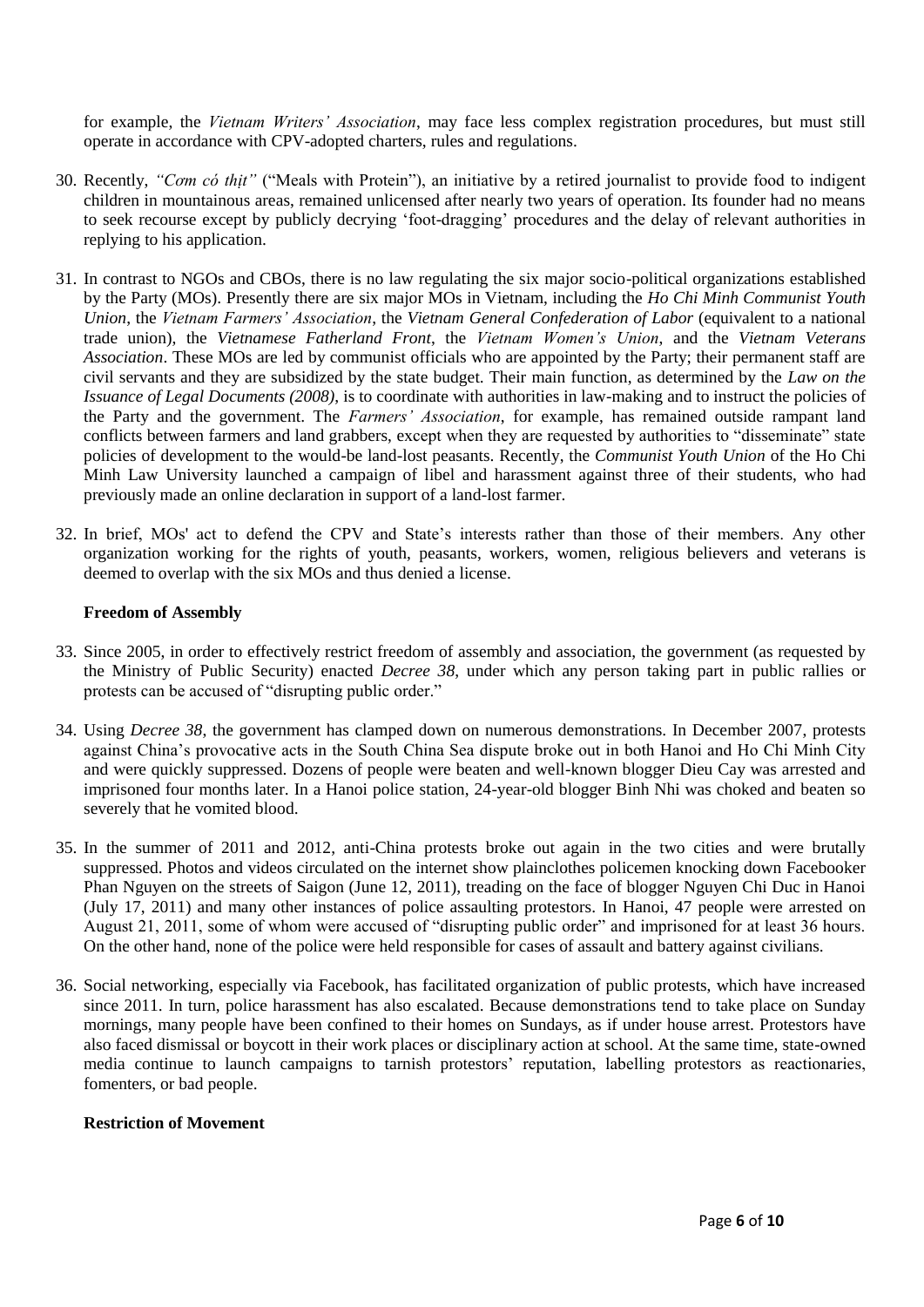- 37. The Government of Vietnam, in contradiction of Article 12 of the *ICCPR* and Article 13(2) of the *UDHR*, continues to curtail freedom of movement for known rights advocates. Bloggers Bui Thanh Hieu (Nguoi Buon Gio), Huynh Ngoc Chenh, Huynh Trong Hieu, JB Nguyen Huu Vinh, Nguyen Hoang Vi, despite being Vietnamese nationals holding valid passports, have over the past 4 years been denied exit clearance without notice or stated legal reasons.
- 38. On February 16, 2007, Phạm Văn Điệp, who is a resident of Drevlanka city, Russia, returned to Vietnam to attend a meeting with the Vietnam Democratic Party. He was arrested by Vietnamese police on February 24, 2007 and was not allowed to leave Vietnam as planned. He was put under police surveillance until June 22, 2007. On April 24, 2013, he once again tried to return to Vietnam from Russia but was denied entry by the immigration officials at Noi Bai International Airport (Hanoi). He was detained by police and put on a return flight to Moscow.
- 39. To date, all overseas Vietnamese (Viet Kieu) are still required to obtain a visa before entering Vietnam, despite the fact that under Vietnamese law, specifically the Nationality Code, all are considered Vietnamese citizens and entitled to apply for and carry Vietnamese passports. Well known cases concerning Nguyen Hung Quoc (Lecturer/Blogger), Trinh Hoi (Lawyer/Blogger) and others have been denied entry, despite the fact that they held valid visas and are considered Vietnamese citizens under the law.

# **Forced Evictions and the Right to Housing, Home, and to Own Property**

40. Land grabbing in Vietnam has resulted in consistent violations of Articles 12 and 17 of the UDHR; the need to provide "an effective remedy" as stipulated in Article 2(1) of the ICESCR, which includes "adequate compensation for any property"<sup>2</sup>; protection from forced evictions as enumerated in Article 11(1) of the ICESCR and detailed in General Comment 7 of the CESCR<sup>3</sup>; and Articles  $2(3)$  and 17 of the ICCPR. According to Vietnamese constitutions from 1980 to the present, citizens have the right to use land, but not to own land. According to the 2003 *Land Law*, the government can revoke the citizens' land use rights and allocate it to investors for reasons of economic development (or economic purpose). Compensation rates for land acquired by the government are determined by the government itself, often resulting in the rates much lower than market value. Land evictions have been conducted by armed policemen, and even military troops, causing injuries and severe trauma among evictees.

## **Control of the Media and Freedom of Expression**

- 41. In the 2009 UPR, Vietnam responded favourably to the recommendation that it should "introduce and seek prompt passage of access-to-information legislation" (recommendation 46, Canada), "take steps to ensure that full respect for the freedom of expression, including on the Internet, is implemented in current preparations for media law reform" (recommendation 47, Sweden), and to ensure that "the review of the press law follows the international standards on this subject, particularly with respect to the protection of journalists" (recommendation 48, Switzerland). However, in the past four years Vietnam has done little to implement any of these recommendations, despite state-owned media claims to the contrary. Moreover, things have been worsening, especially for bloggers, with site attacks, firewalls, police harassment and arbitrary arrests on the increase.
- 42. *The press being a political tool of the CPV*

In the current political system where the CPV supersedes the State, controlling and involving itself in every aspect of governance, state-owned media essentially means CPV-owned media. In fact, laws and regulations as well as official remarks by the current Prime Minister himself, clearly confirm that privately-owned media is not allowed in Vietnam. The vast majority of media agencies in Vietnam are owned, dominated and controlled by the Party in

1

 $2$  CESCR, General Comment 7, May 20 1997 at paragraph 13.

 $3$  May 20, 1997, at paragraph 1.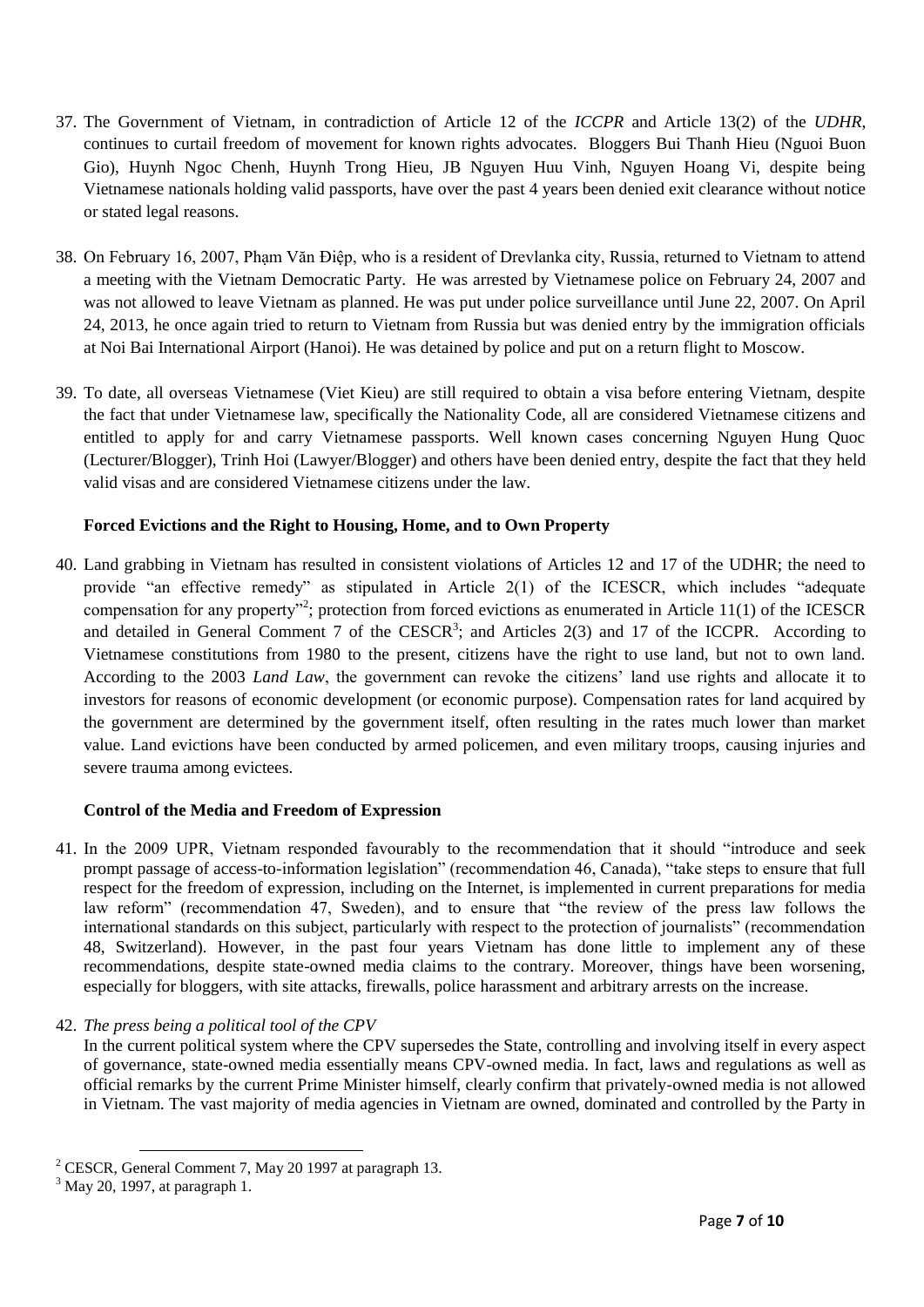various forms, and so are their journalists. However, the government has been using the number of media agencies and reporters as evidence of media freedom in Vietnam.<sup>4</sup>

- 43. Article 1 of the Vietnam's *Law on Media (1999)* clearly stipulates the role and function of the media, *"The media operating within the Socialist Republic of Vietnam is the essential means of providing public information in relation to social life; is the mouth piece of Party organizations, State bodies and social organizations, and a forum for the people."*
- 44. *Enemies of the Internet*

Despite acceptance of Sweden's 2009 UPR recommendation (47) to take steps to ensure full respect for the freedom of expression, including on the Internet, online surveillance and rights violations continue apace.<sup>5</sup>

- 45. The government cites the growing number of Internet users in response to criticism about the lack of Internet freedom in Vietnam. <sup>6</sup> However, while Vietnamese citizens can access the Internet, access is subject to a high level of surveillance. Internet freedom in Vietnam has been described by a dissident editor for an online news site thus: "You can use [the] Internet as much as you want as long as you write along the Party's lines." Any article that antagonises efforts to maintain "comradeship" with the Chinese regarding the sovereignty dispute between Vietnam and China can be accused of being against "people's administration". As a result, dozens of bloggers and street protestors have been arrested in recent years.
- 46. One such example is the case of blogger Nguyen Van Hai (aka Dieu Cay), who was sentenced to 12 years in prison and 5 subsequent years under house arrest because of his blog about Vietnam and China's sovereignty dispute. While in prison he has faced ill treatment and has been secretly transferred to an unknown prison.<sup>7</sup>
- 47. Writing about the economic crisis that Vietnam has faced since early 2008 or writing critical of the Partydominated government can be accused of "spreading anti-state propaganda." While mainstream media remains compliant, the government has realized that social networking sites and blogs constitute the main challenges to its authority. Efforts have been made to fight these challenges, ranging from blocking "anti-state" websites to proactively engaging in online attacks. In cases in which bloggers and social media users, who frequently use pen names or aliases for security reason, are found out by the authorities, the police carry out campaigns of harassment, assault and detention to snuff out these dissenting voices.
- 48. *Abuse of the law*

1

In 2012, at least 52 people were detained and prosecuted, some sentenced, under charges related to "anti-state" activities in both mainstream press and the Internet. Of these, one person was charged with *"abusing democratic freedoms to infringe upon the interests of the State"* under Article 258 of the *Penal Code*, another with "*illegally using information in computer networks"* (Article 226), another with *"undermining the unity policy"* (Article 87), and three with *"carrying out activities aimed at overthrowing the people's administration"* (Article 79). The rest were accused of *"conducting propaganda against the state"* under the notorious Article 88 of the Penal Code. The charges were similar in that they all related to so-called "anti-state" activities.

<sup>&</sup>lt;sup>4</sup> As of March 2012, in print media alone, there are 786 media agencies nationwide with 1,016 publications and 17,000 licensed journalists in Vietnam. In broadcast, there are 67 broadcast agencies. Three of these are central (national) agencies, including Voice of Vietnam, Vietnam Television and Vietnam Digital Television. They provide 200 domestic channels and 67 overseas ones. In the area of electronic media, Vietnam has 46 electronic newspapers/magazines and 287 news sites. http://www.qdnd.vn/qdndsite/vi-vn/61/43/5/5/5/185964/Default.aspx

<sup>&</sup>lt;sup>5</sup> In this year's "Enemies of the Internet" report, Reporters without Borders has identified five state enemies of the Internet that conduct systematic online surveillance that results in serious human rights violations. They are Syria, China, Iran, Bahrain and Vietnam. http://en.rsf.org/special-report-on-internet-11-03-2013,44197.html

<sup>&</sup>lt;sup>6</sup> According to the stated controlled media, Vietnam ranked 18 out of the top 20 countries in Internet usage. As of March 31, 2012, there were 30,858,742 Internet users in Vietnam or 34.1% of the Vietnamese population. http://dantri.com.vn/su-kien/vietnam-vao-top-20-quoc-gia-co-nhieu-nguoi-dung-internet-nhat-627969.htm

<sup>&</sup>lt;sup>7</sup> As reported by Dan Lam Bao on April 26, 2013: http://danlambaovn.blogspot.com/2013/04/ca-bi-mat-chuyen-trai-giam-ieu-caybi.html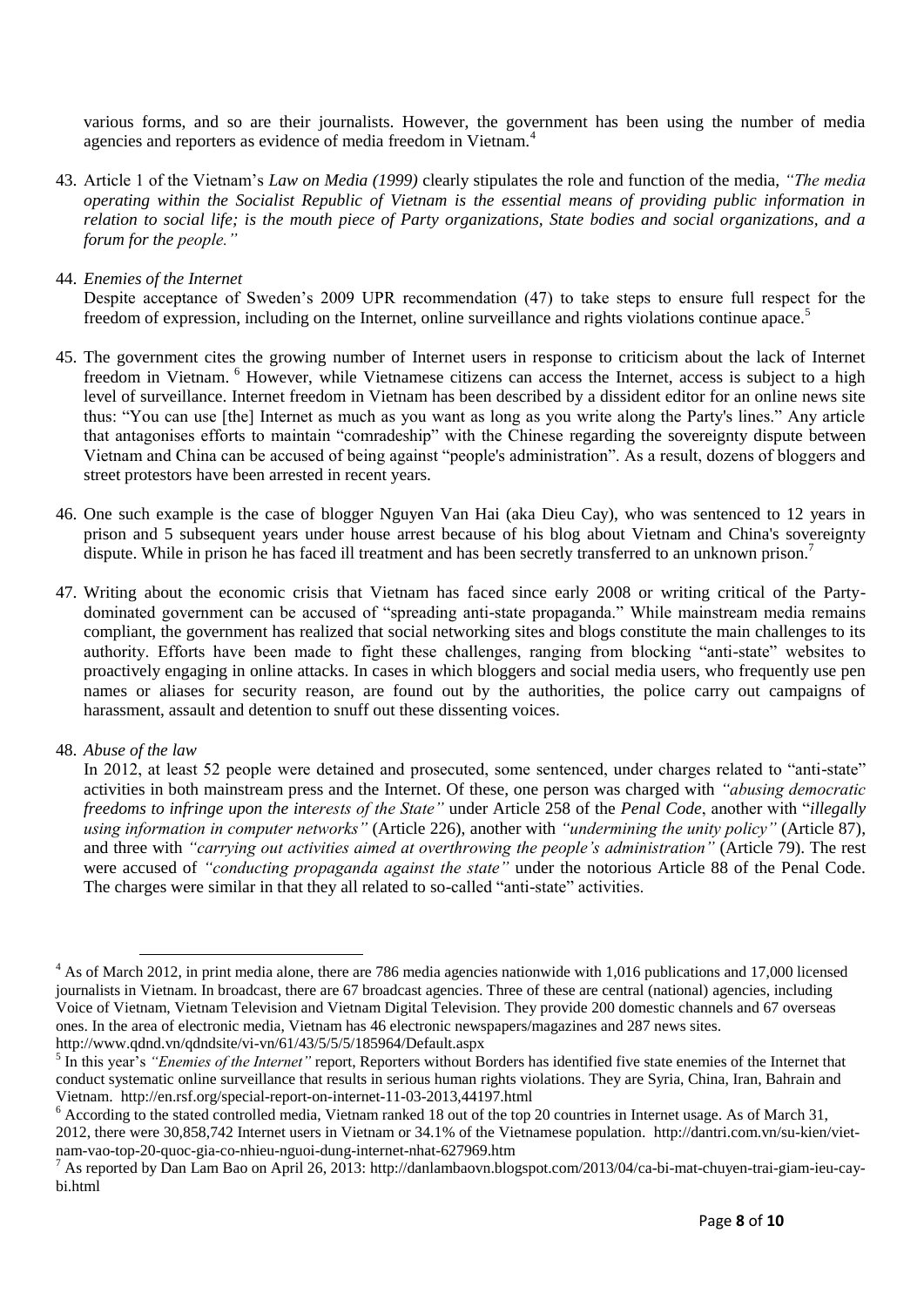- 49. Among the provisions that the Party employs to stifle dissent, Article 88 proves to be most useful. A vaguely worded and exceptionally harsh provision, it stipulates that those *"propagating against, distorting and/or defaming the people's administration"* shall be sentenced to between 3 and 12 years in prison. It is used to punish with punitive sentences anyone whose writing the Party dislikes.
- 50. On September 20, 2012, local police arrested Nguyen Phuong Uyen, a 20-year-old female student from the southern province of Long An. The Ministry of Public Security's indictment dated March 06, 2013 accused her of violating Article 88, even though all her activities listed in the indictment were not 'against' the "people's government". Uyen was repeatedly beaten up in her cell, as evidenced by bruises on her face and body seen by her mother during a prison visit. In May 2013, Uyen was sentenced to 6 years imprisonment while her colleague and friend, 25-year-old Dinh Nguyen Kha was sentenced to 8 years. Both face two or three additional years of house arrest following their release.
- 51. In October 2012, songwriter Viet Khang was sentenced to four years in prison for composing two songs that contained some allegedly "anti-state" lyrics.
- 52. On December 28, 2012, during the Christmas holiday season when foreign diplomats and those working for international organizations would be away from Vietnam, the Ho Chi Minh City Court confirmed sentences of 12 years of imprisonment for blogger Dieu Cay and 10 years for blogger Ta Phong Tan, for violating Article 88.
- 53. Another regulation which effectively controls freedom of the press is the *Ordinance to Protect State Secrets*, issued in December 2000. It gives the Ministry of Public Security full power to interpret what are "state secrets", while no one can determine exactly when a document is sealed "confidential" by the Ministry.
- 54. In addition to existing laws, the government continues to seek new legal tools to constrain "uncontrolled" freedom of speech. In April 2012, it issued a draft decree on the "management, supply and use of Internet services and online information", under which Internet service providers would have to submit their clients' personal information to the police upon request.
- 55. Apart from legislation, the government also enacts regulatory documents to control the Internet. On September 12, 2012, the Central Government Office issued a document entitled "Dealing with Anti-state Information", quoting reports by the Ministry of Public Security regarding some websites such as "Dan Lam Bao" ("Citizen Journalists" or "People Make News") and requesting the police and propagandists to *"find out and strictly punish"* any individuals and organizations who disseminate *"calumnious information against the Party and the Government.*" The order also prohibited civil servants and party members from accessing such "reactionary websites".
- 56. In short, while Vietnam may have 786 media agencies, 1,016 publications, 17,000 journalists, 67 television stations, 46 electronic newspapers and 287 news websites, one must work for the Party and must stay within the Party lines to be safe.

## **RECOMMENDATIONS**

## 57. **Civil Society**

- The legislature should enact the *Law on Association*, to facilitate the establishment and unfettered operation of every CSO. MOs should be subject to this Law.
- The government should annul or amend laws and regulations that violate international human rights treaties including *Decree 38* on securing public order.
- Police should end harassment of citizens exercising their right to associate and assemble freely.